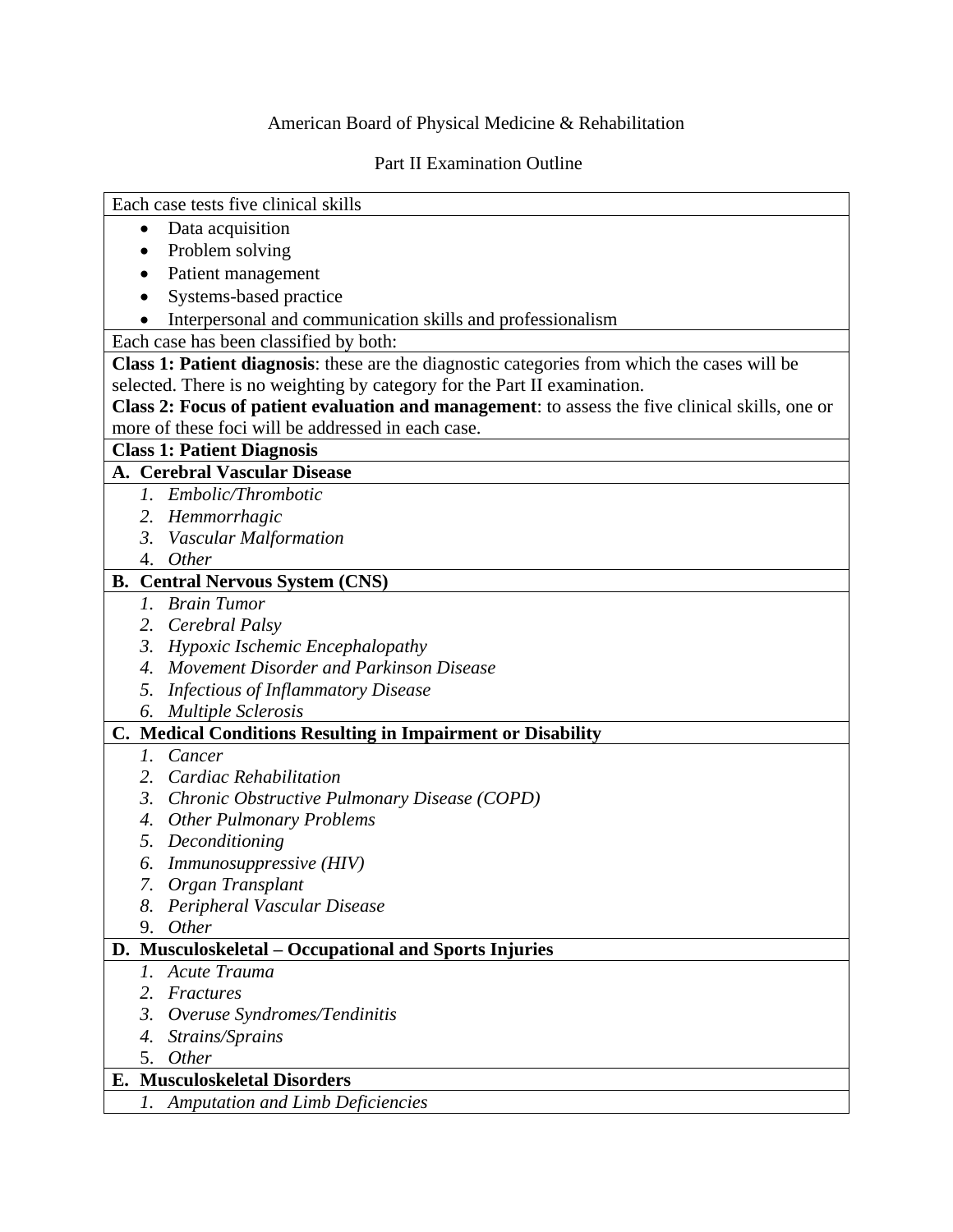|                                                            | 2.                             | Burns                                        |  |
|------------------------------------------------------------|--------------------------------|----------------------------------------------|--|
|                                                            | 3.                             | Complex Regional Pain Syndrome               |  |
|                                                            | 4.                             | Fibromyalgia                                 |  |
|                                                            | 5.                             | <b>Inflammatory Arthritis</b>                |  |
|                                                            | 6.                             | Joint Replacement/Arthroplasty               |  |
|                                                            | 7.                             | <i>Osteoarthritis</i>                        |  |
|                                                            |                                | 8. Osteoporosis                              |  |
|                                                            | 9.                             | Other                                        |  |
| F.                                                         | <b>Neuromuscular Disorders</b> |                                              |  |
|                                                            |                                | 1. Hereditary Myopathies and Dystrophies     |  |
|                                                            |                                | 2. Inflammatory Myopathies                   |  |
|                                                            |                                | 3. Focal and Entrapment Neuropathies         |  |
|                                                            | 4.                             | <b>Hereditary Neuropathy</b>                 |  |
|                                                            | 5.                             | <b>Infectious or Inflammatory Neuropathy</b> |  |
|                                                            | 6.                             | <b>Metabolic Neuropathy</b>                  |  |
|                                                            |                                | 7. Plexus Lesions                            |  |
|                                                            |                                | 8. Polyneuropathies                          |  |
|                                                            | 9.                             | <b>Motor Neuron Disorders</b>                |  |
|                                                            |                                | 10. Neuromuscular Transmission Disorders     |  |
|                                                            |                                | 11. Other                                    |  |
|                                                            |                                | G. Spinal Cord Injury                        |  |
|                                                            |                                | 1. Infectious and Inflammatory Disease       |  |
|                                                            |                                |                                              |  |
|                                                            |                                | 2. Meningomyelocele and Neural Tube Defects  |  |
|                                                            | 3.                             | Spondylotic Myelopathy                       |  |
|                                                            | 4.                             | <b>Toxic/Metabolic Conditions</b>            |  |
|                                                            | 5.                             | Traumatic                                    |  |
|                                                            | 6.                             | Vascular Disorders                           |  |
|                                                            |                                | 7. Other                                     |  |
|                                                            |                                | H. Spine Disorders and Radiculopathy         |  |
|                                                            |                                | 1. Cervical Radiculopathy                    |  |
|                                                            | 2.                             | <b>Thoracic Radiculopathy</b>                |  |
|                                                            |                                | 3. Lumboscaral Radiculopathy                 |  |
|                                                            |                                | Degenerative Disk Disease                    |  |
|                                                            | 5.                             | Low Back Pain                                |  |
|                                                            | 6.                             | Spondylosis and Spondylolisthesis            |  |
|                                                            | 7.                             | Other                                        |  |
| I.                                                         |                                | <b>Traumatic Brain Injury</b>                |  |
|                                                            | $l_{\cdot}$                    | Mild                                         |  |
|                                                            | 2.                             | Moderate/Severe                              |  |
|                                                            | 3.                             | <i>Other</i>                                 |  |
| <b>Class 2: Focus of Patient Evaluation and Management</b> |                                |                                              |  |
|                                                            |                                | A. Acute Pain Management                     |  |
|                                                            | В.                             | Chronic Pain Management                      |  |
|                                                            |                                | C. Cardiovascular Impairments                |  |
|                                                            | D.                             | Cognitive and Language Impairments           |  |
|                                                            | E.                             | <b>Complications of Primary Diagnosis</b>    |  |
|                                                            |                                |                                              |  |

Г